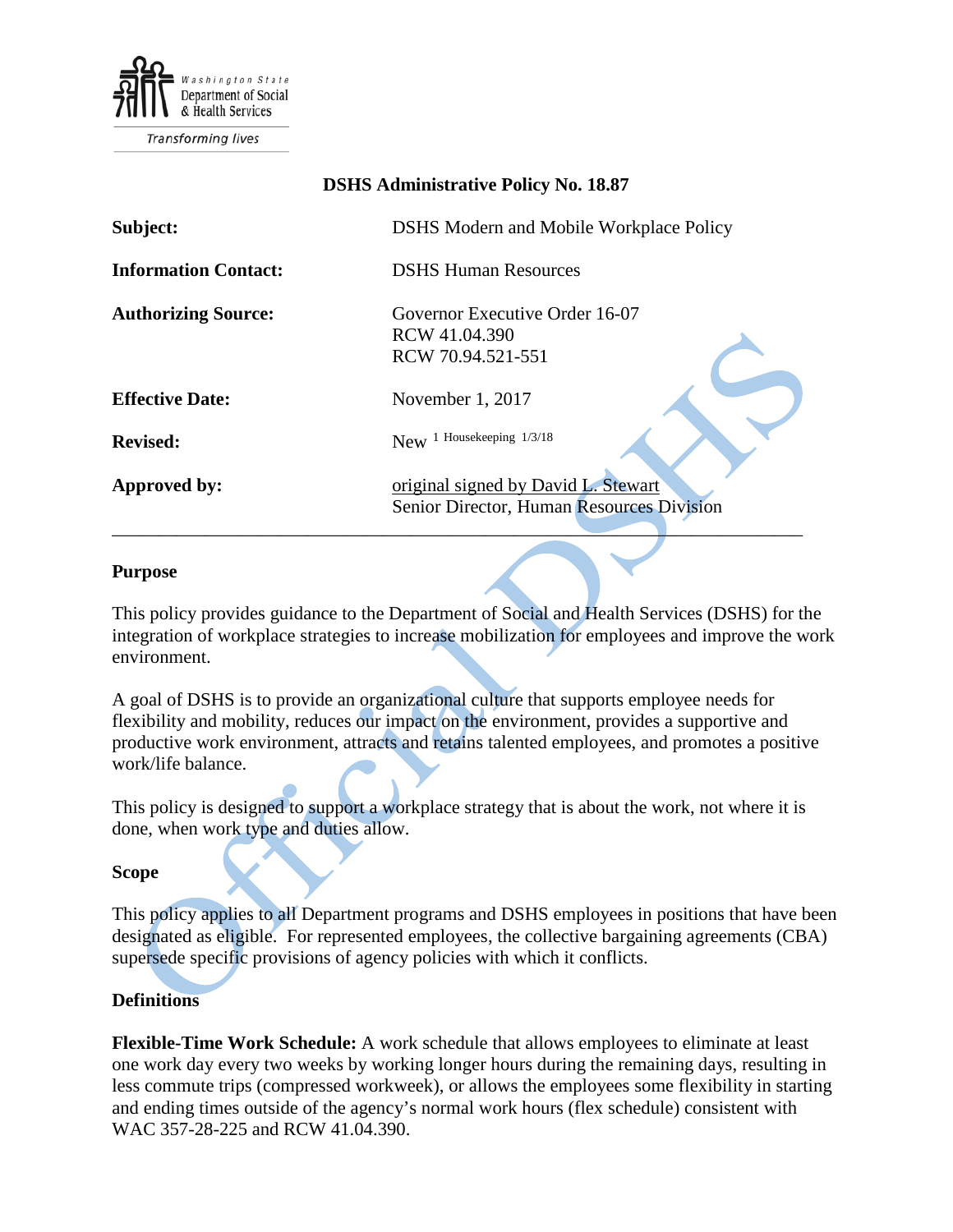Administrative Policy No. 18.87 November 1, 2017 Page 2

**Mobile Work:** The ability to work in a variety of locations to maximize productivity. Mobility also encompasses remote work that is functionally required of certain jobs, such as fieldwork.

**Telework:** At least once every two weeks, the employee works from his or her home, or from an office near the employee's home, rather than the employee's official work station.

**Teleworking Agreement:** A written plan detailing the understanding of, and commitment to, teleworking as mutually agreed upon by the employee, supervisor, and appointing authority.

**Work Environment:** Everything that shapes the employee's involvement with the work itself, including the organizational culture, physical space, safety considerations, technology and tools, and interactions with co-workers and supervisors.

**Workplace:** The physical location where an employee works.

**Workplace Strategy:** The alignment of an organization's work patterns with the work environment to enable peak performance and reduce costs while maintaining or improving business operations, customer service and employee engagement.

# **Policy:**

It is the policy of the Department of Social and Health Services to encourage or broadly allow the use of mobile or tele-working arrangements and flexible scheduling within the bounds of good public practice and within resource limitations imposed or adopted.

Staff participating must adhere to all departmental policies including, but not limited to, policies regarding confidentiality of information, work schedules, work hours, use of electronic equipment, ethics, performance, leave use and tracking of mobile work hours.

Mobile work, telework and flexible-time work schedules allow for the following:

- Supports the Washington Clean Air Act and the commute trip reduction program without impairing services provided to the public.
- Improved employee morale, productivity, and business efficiency resulting from scheduling flexibility.
- Allows for flexibility with caregiving activities and reducing or eliminating commute times allowing employees increased time with families.

Participation will be based on business needs and the work being completed as defined in the employee's position description. Not all positions will be eligible for participation. Final approval decisions will be made by each administration's management.

Employees are expected to complete all work assignments as required, attend meetings and conduct all day-to-day tasks as they would normally.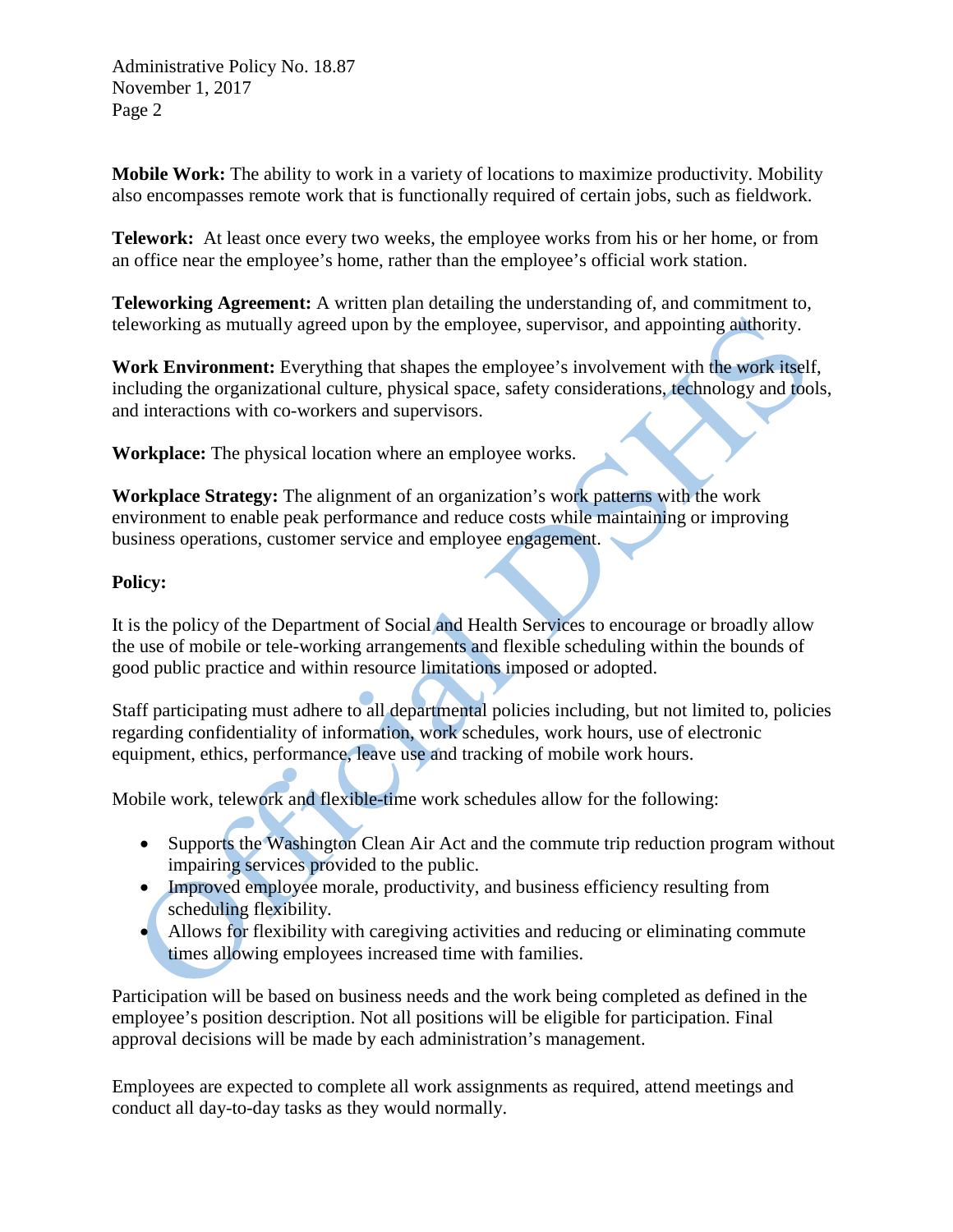Administrative Policy No. 18.87 November 1, 2017 Page 3

### **Requirements for Telework Agreements and Flexible-Time Work Schedules**

For employees who telework, a Telework Agreement must be signed by the employee and supervisor. The Department reserves the right to terminate the agreement at any time. Participants will receive seven (7) calendar day's written notice of any plans to terminate the agreement, unless it is for alleged misconduct or an emergency.

For employees to establish a flexible-time work schedule, a Work Schedule/Shift Change Notice must state the hours agreed to and be approved by their management structure.

- Employees will not use telework as a substitute for regular dependent care (e.g. child or elder care).
- Overtime-eligible employees must receive prior approval from their management structure to work overtime.

Supervisors and employees will comply with the requirements of the Telework Agreement and the Flexible-Time Work Schedule.

The supervisor and the employee must review and evaluate the telework agreement annually. The agreement may be reviewed more often if appropriate. The review should include:

- Work being accomplished at the telework or mobile worksite;
- The impact of telework on clients or customers served by the employee; and
- Whether the cost of the agreement exceeds the predicted benefits.

To document completion of the annual review, the employee and supervisor must date and resign the original DSHS Telework Participant Agreement, and the Work Schedule/Shift Change Notice if applicable.

# **Requirements for Supervisors and Employees**

Supervisors will communicate and review work/performance expectations with the employee as recorded in the performance evaluation for the current evaluation period.

Employees will provide advance notice to the supervisor regarding any deviation from the agreed-upon/signed Telework Agreement and Flexible-Time Work Schedule.

All leave provisions of Administrative Policy 18.31 (or the CBA for represented employees) continue to apply under a telework agreement.

# **Expectations**

Modern and mobile workplace decisions must take into consideration existing program resources, IT support and available systems compatibility and how space will be used in new,